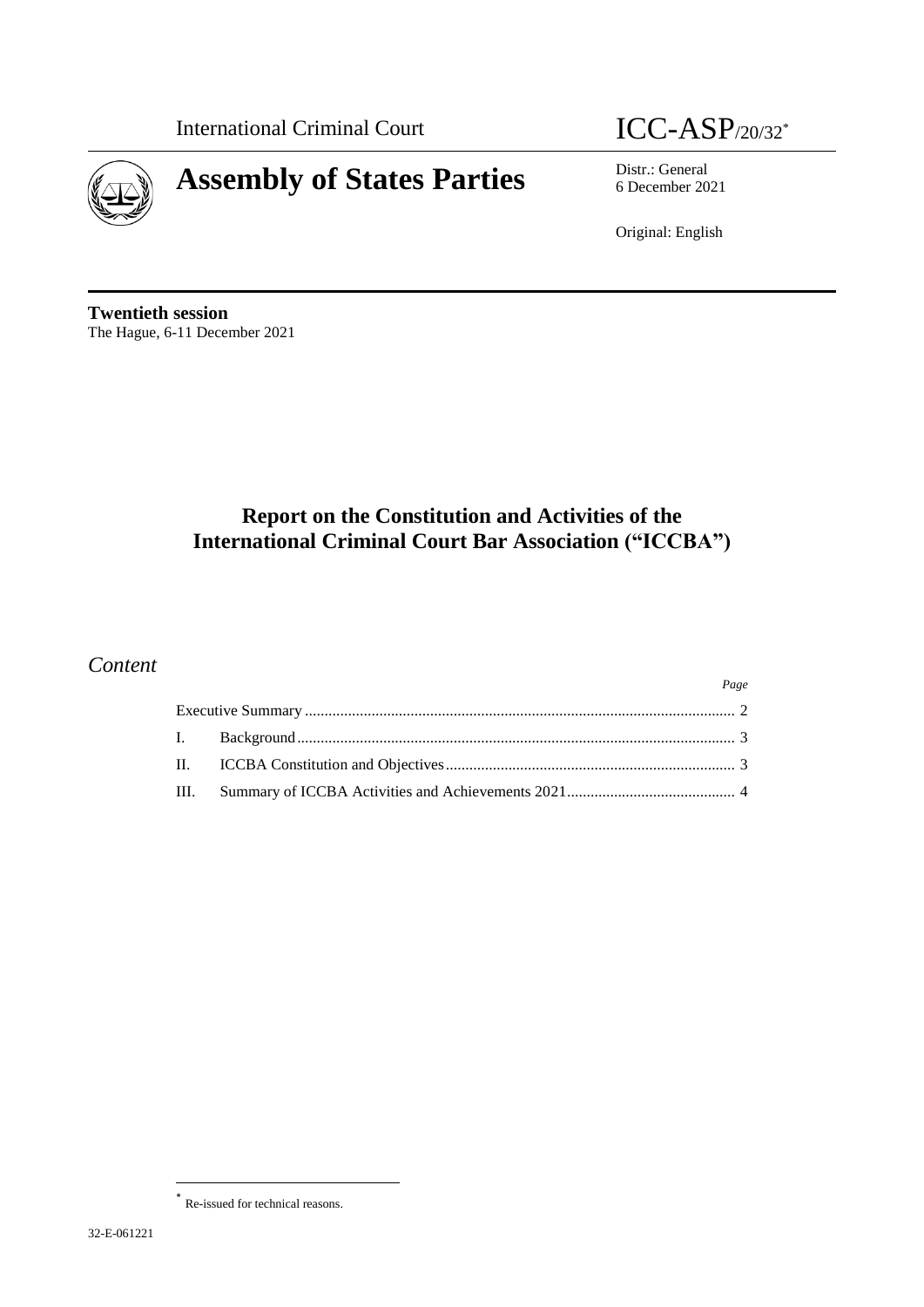#### *Executive Summary*

The quality of justice before the ICC depends on the ability of Counsel for Victims and the Defence to perform their respective roles effectively and independently. The overriding goal of the ICCBA is to strengthen the capacity of independent Counsel to perform this role and ensure that the views and concerns of Victims' and Defence Counsel and Support Staff are represented at the Court. The ICCBA continues to have an open dialogue with the Registrar and relevant Registry officials to discuss the views and concerns of Victims and Defence Counsel and Support Staff and seek improvements in their general conditions of work before the Court. The ICCBA has directly, and through partners, organised a variety of substantive and skills-based trainings for Counsel and Support Staff, and has launched various online training initiatives and reference tools, through its website [\(www.iccba](http://www.iccba-abcpi.org/)[abcpi.org\)](http://www.iccba-abcpi.org/), to provide easier access to expert training to its globally-based membership. Externally, the ICCBA is building a worldwide network of Counsel interested in the ICC, reaching out beyond the limits of current membership to the Rome Statute, raising awareness of the ICC system in non-States Parties and supporting the Court's goal of reaching universality. Important components of this initiative include the network of Regional and National Focal Points who can explain the role and work of the ICC and the ICCBA and concluding cooperation agreements with national and regional bar associations and other relevant entities. The ICCBA is an indispensable and reliable partner of the Assembly and the Court in achieving transparent criminal justice by enhancing the quality of representation of Victims, Defendants and other persons before the Court. The ICCBA remains the only independent representative body of counsel recognised by the Assembly pursuant to the ICC Rules of Procedure and Evidence<sup>1</sup> and welcomes this increased recognition. The ICCBA will continue to work with the Assembly to strengthen the Court and the Rome Statute system.

 $\overline{\phantom{a}}$ 

<sup>1</sup> Operative paragraph 80 of resolution ICC-ASP/18/Res.6 entitled "Strengthening the International Criminal Court and the Assembly of States Parties", adopted by the Assembly of States Parties on 6 December 2019.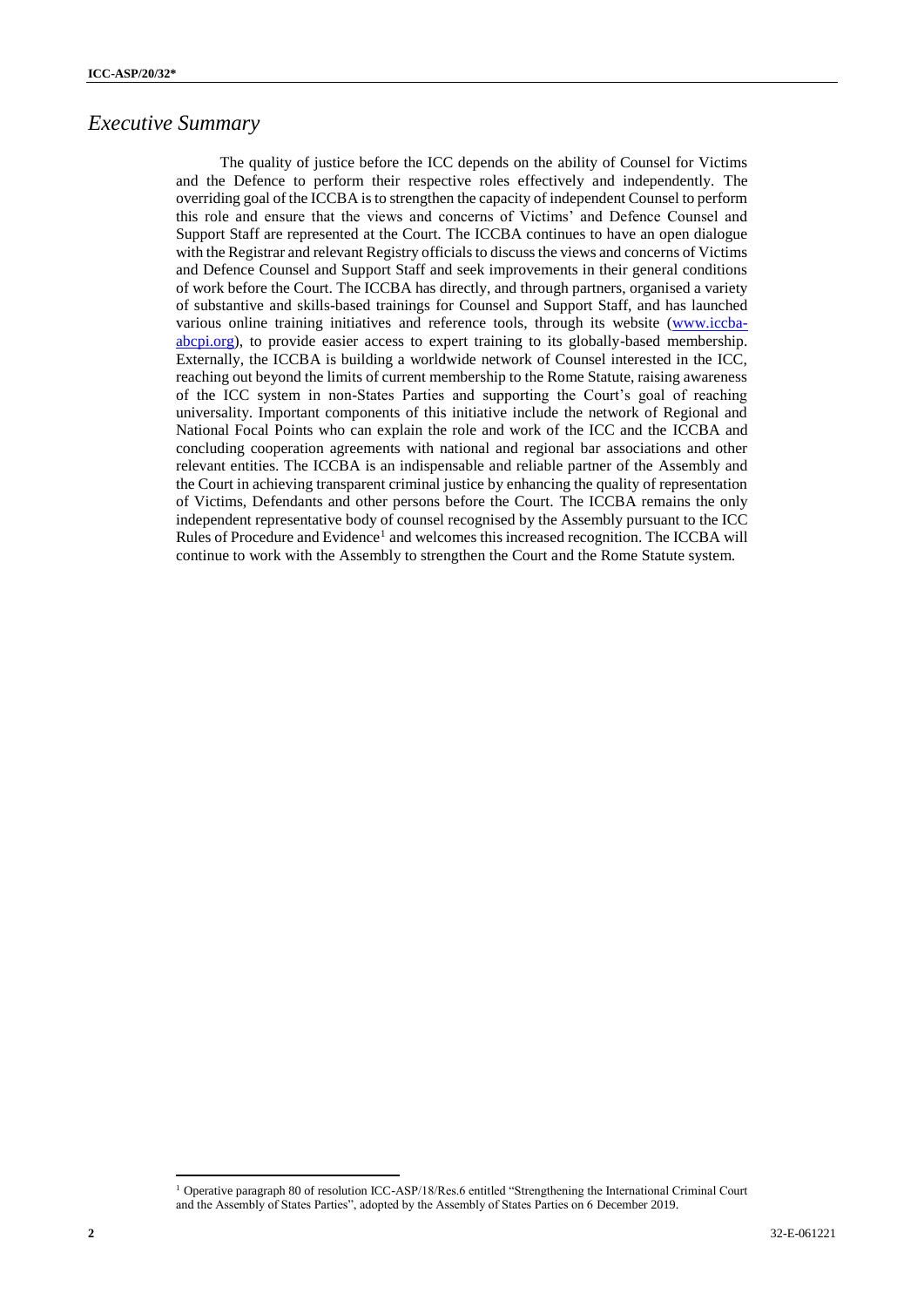#### **I. Background**

1. Operative paragraph 84 of resolution ICC-ASP/19/Res.6 entitled "Strengthening the International Criminal Court and the Assembly of States Parties", adopted by the Assembly of States Parties ("the Assembly") on 16 December 2020, invited the International Criminal Court Bar Association ("ICCBA") to report to the Assembly, through the Bureau, on its constitution and activities in advance of the twentieth session. The present "Report on the Activities of the ICCBA" aims at providing the Assembly with information in response to this invitation.

## **II. ICCBA Constitution and Objectives**

2. The ICCBA operates in accordance with its Constitution.

3. The ICCBA Constitution was adopted on 30 June 2016 in The Hague by Counsel registered on the List established by the International Criminal Court ("ICC", "the Court") pursuant to rule 21-2 of the ICC Rules of Procedure and Evidence ("RPE") ("List of Counsel"). The ICCBA Constitution establishes the ICCBA as an independent representative body of Counsel pursuant to rule 20(3) of the RPE. Its establishment in June 2016 and its recognition by the Assembly in November 2016, marked the fulfillment of a long-standing goal to establish a much-needed representative association of legal practitioners focused on matters relevant to the work of List Counsel and Support Staff before the ICC.

4. The objectives of the ICCBA are set out in Article 2 of its Constitution. These include supporting the functions, efficiency and independence of Counsel practicing before the ICC (para. 1); the promotion of the highest professional standards and ethics of Counsel (para. 2) as well as their proficiency and competence in the field of advocacy, procedural and substantive criminal law and information technology systems relevant to their functions before the ICC (para. 3); the independent representation of the interests of Counsel and Support Staff (para. 7); the promotion of the rights of victims, defendants and other clients and Counsel before the Court (para. 8); the promotion of equality of arms (para. 11); and representation of interests and concerns of its members before the Assembly (para. 12).

5. The ICCBA serves as a collective voice for independent Counsel and Support Staff who represent victims, defendants and other actors (e.g. witnesses, States) before the ICC, provides a range of support and services to its membership, and acts as a forum for discussion on all matters pertaining to the ICC. As an independent body deeply and directly involved in ICC activities, it also aims to contribute to raising awareness on issues which may affect the functioning of the Court, in order to enhance the quality of justice at the ICC required under the provisions of the Rome Statute and other recognized texts pursuant to Article 2(5) of its Constitution. As the ICCBA's constituency extends to members of the legal profession in all countries, be they States Parties or not, the ICCBA seeks to develop and solidify its relationships with international, regional and national bars and other relevant organisations in order to promote and strengthen the Rome Statute system as well as discuss issues of mutual concern, including in countries and regions where the Court itself may have difficulties accessing.

6. The ICCBA is independent of the Court and is registered as a non-profit foundation ("*Vereniging*") under the laws of The Netherlands.

7. The ICCBA is funded primarily by membership fees. Its activities and outreach are the product of its members' voluntary contribution of their time and energy.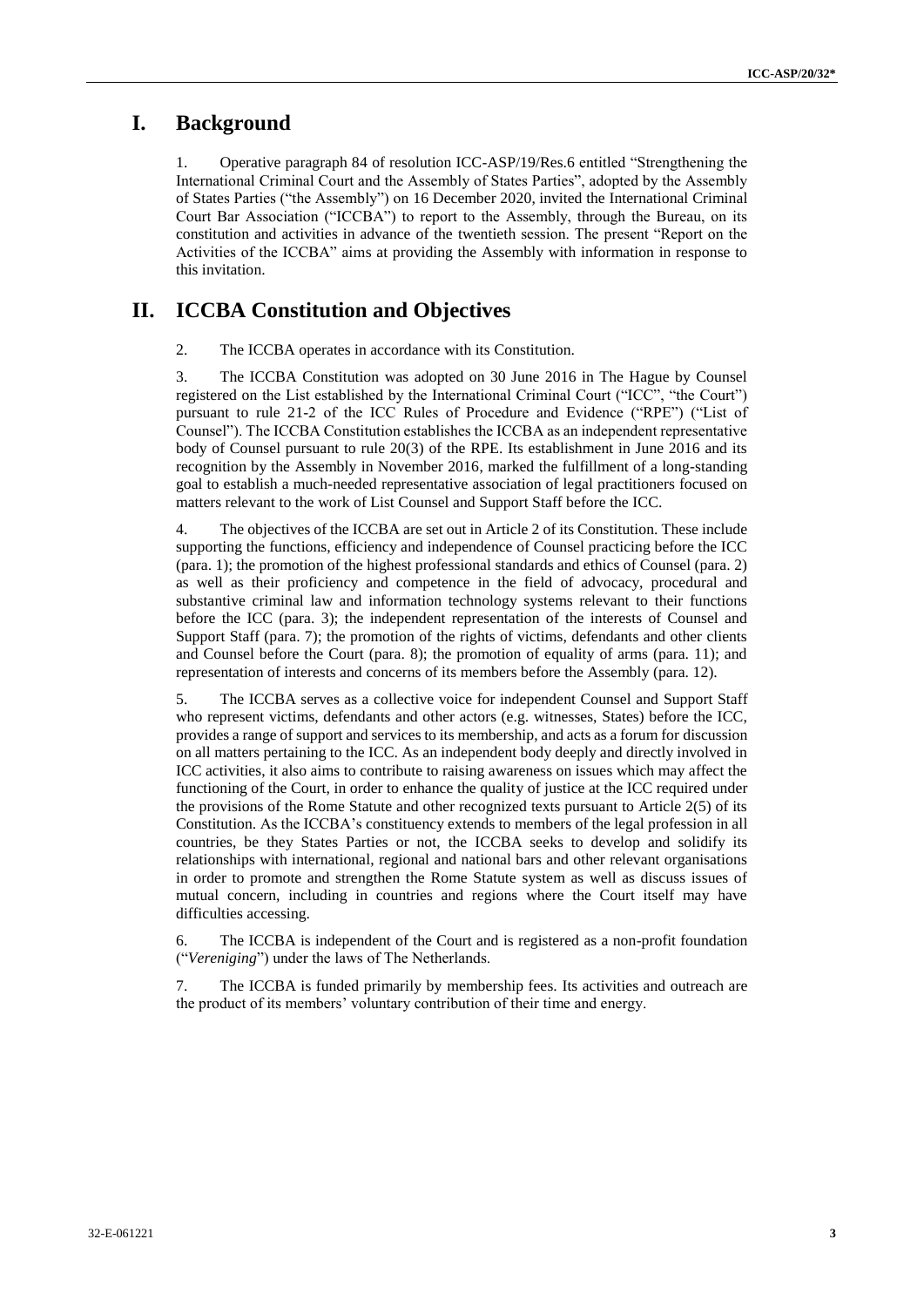## **III. Summary of ICCBA Activities and Achievements 2021**

8. Throughout the year, the ICCBA provided training to its members. In March 2021, the ICCBA, in cooperation with the Registry, organized the four-day training for list counsel which was very well received by participants. The ICCBA continues to expand its library of online training which covers substantive and procedural law as well as practical aspects of working on cases at the Court. The ICCBA online training portal facilitates easier access to expert training to the ICCBA's globally-based membership, some of whom are unable to be present in person in The Hague.

9. During 2021, the ICCBA has also been engaging with the Review Mechanism which was mandated to implement the recommendations of the Independent Expert Review. The ICCBA welcomed the recommendations which the Independent Expert Review included in their final report which stated that the ICCBA should be involved as one of the principal stakeholders in discussions on the review process. The ICCBA will continue work with the Review Mechanism and the Court to implement these recommendations. More specifically, the ICCBA has participated actively in many discussions organized by the facilitator on legal aid and will continue to have a leading role in upcoming exchanges concerning legal aid and working conditions of Counsel and members of legal teams.

10. The ICCBA takes the well-being of victims and defence team members seriously and has engaged in a number of initiatives and taken various steps to help ensure that legal team members are aware of their obligations and behave collegiately, and fairly with each other. The ICCBA has previously issued a Directive on the Establishment and Functioning of the ICCBA Hotline and Complaint Mechanism for Harassment and Sexual Harassment, which it is working to implement, and is additionally engaging with the ICC Staff Union Council to discuss and work on issues of mutual concern in this area.

11. A major issue which is of concern to the members of the ICCBA is taxation of the fees of Counsel and Support Staff in the Host State. This is a matter that has been the subject of several meetings between the ICCBA, the Review Mechanism and the Registry of the Court throughout recent years. At the date of this report, there has been no resolution to this issue which affects many defence and victims' counsel and their Support Staff. The ICCBA welcomed the report of the Facilitator on Legal Aid, presented at the eighteenth session of the Assembly of States Parties, indicating that the implementation of a new legal aid policy should be postponed pending a resolution of the taxation issue. The ICCBA has continued to engage with the Legal Aid Facilitator throughout 2021. The ICCBA urges the Assembly to assess the issue of taxation in the Host State and find a solution to alleviate the situation for legal team members and move forward with the much-needed revision of the legal aid policy.

12. Meetings between the ICCBA Presidency and the Principals of the Court took place throughout the year to discuss various ongoing issues. The ICCBA welcomes the openness of the Principals to engage in such discussions, which are proving invaluable in working towards resolving issues which are faced by Counsel and Support Staff. These issues included: office space for the ICCBA at the seat of the Court, services for legal representatives for victims, insurance for legal team members on mission, the aforementioned taxation issue, mandatory membership of the ICCBA for List Counsel, and training activities. In April 2021, the ICCBA was provided an office space within the Court and extends its appreciation to the Registrar for providing a much-needed permanent base within the Court premises. The ICCBA will continue to work with the Court on the other outstanding issues and it is hoped that these can be resolved with the Registry in the near future.

13. Due to the global pandemic it has proved difficult for the ICCBA to engage in-person outreach activities this year. The ICCBA was invited to speak at the opening of the judicial year in January, and also attend the swearing in of the new judges and Prosecutor. This illustrates the importance attached to defence and victims' representation before the Court.

14. The ICCBA continues to expand its affiliation agreements with organisations for lawyers and bar association around the world and in 2021 signed an agreement with the Ordine Avvocati di Roma. The ICCBA has previously signed agreements with the Conseil national des barreaux (CNB), the African Bar Association, the Federation of European Bars, the International Association of Lawyers (UIA), the Order of Francophone and Germanophone Bars of Belgium and the Kuwait Bar Association and is also a member of the International Legal Assistance Consortium. These agreements and memberships provide for